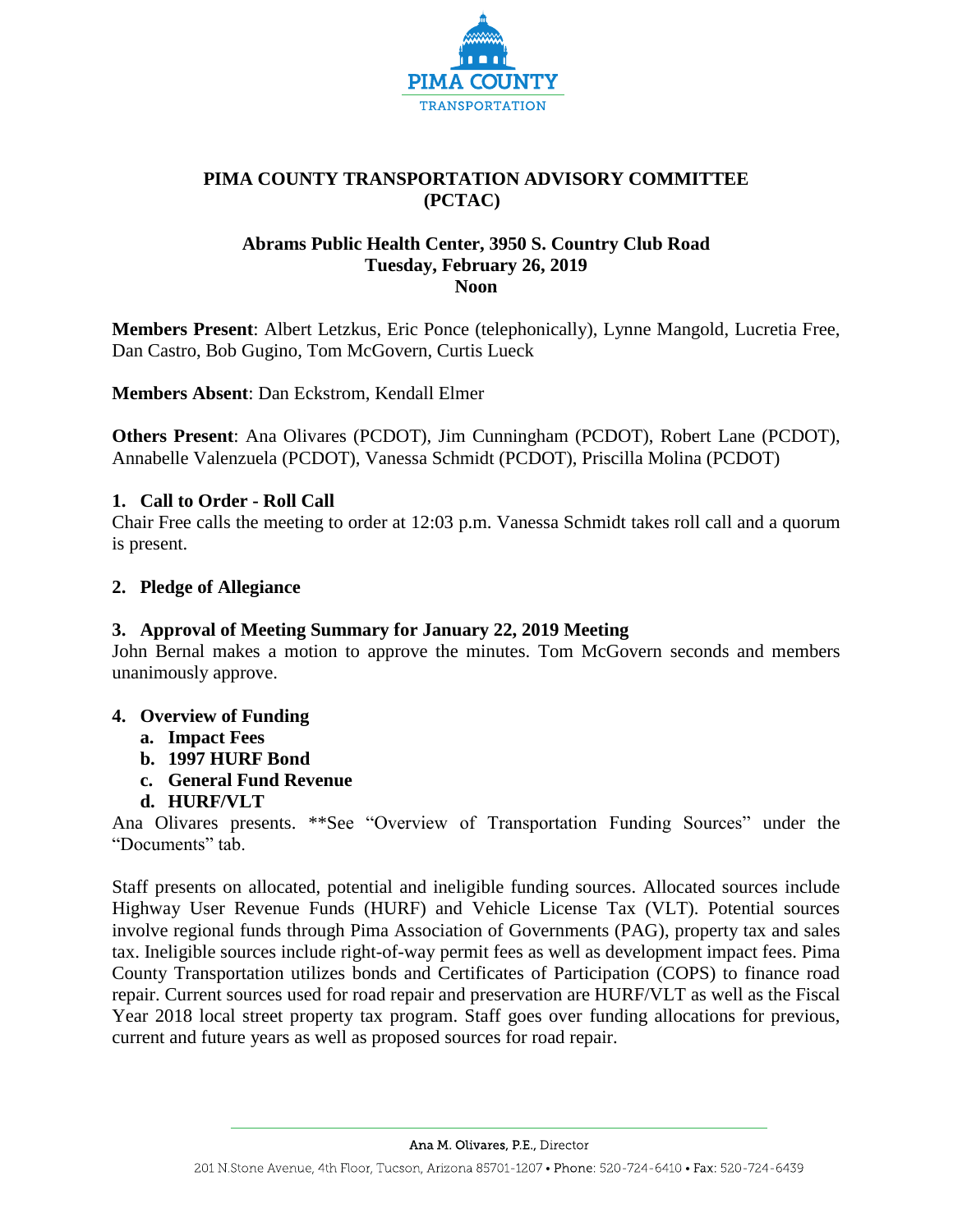Staff and members discuss the details of COPs, impact fees and the remaining 1997 bond projects to be completed. Members bring up the County bond fund contributions to projects in collaboration with the City of Tucson (COT) and intergovernmental agreements (IGA). Members suggest that Pima County Transportation approach the City of Tucson to amend the IGAs of the 1997 Bond Ordinance so that the COT and unincorporated Pima County each pay their respective portion of the bonds with their own HURF funds.

Albert Letzkus makes a motion for PCTAC to ask the COT to amend existing 1997 HURF bonds IGAs so that they use their own funding sources (as opposed to using unincorporated Pima County funds) to retire the bond debt of roadway projects that reside within city limits. There is no second and the motion fails. Members and staff discuss the proposed \$15 Million funding source from the General Fund.

Staff presents on Capital Improvement Program (CIP) roadway project prioritization. As per PAG policy, most of the regional funding for CIP can only be used for RTA projects. We must finish the projects that we have before proposing new ones. We are focusing on our transportation network system management to address intersection improvement. The highest priority for funding that we do have is to address roadway repair.

Members and staff discuss criteria for prioritizing previous and future roadway projects.

#### **5. Responses to Public Input – Road Repair Funding**

Ana Olivares presents.

Staff discusses Supervisor Christy's concerns regarding the use of the remaining monies from the \$62 Million HURF Bonds. \*\*See "Supervisor Christy Call to the Audience TAC Meeting;" "Bond Amendment – March 9, 2018;" "Memo from Chuck Huckelberry to Board of Supervisors re: Remaining 1997 HURF Bonds – December 13, 2018;" "Memo from Chuck Huckelberry to Board of Supervisors re: General Fund Vehicle License Tax Allocation to Transportation;" and "Fiscal Year 2020 Budget Breakdown."

Staff discusses Ms. Martha Michaels' questions pertaining to state funds, savings collected from the recent efficiency savings reorganization of the department, the state transportation budget, PCDOT projects and reallocating funds to roadway repair and current state legislative bills. See "HURF and VLT Collections Fiscal Years 2014-2018;" and "Bonds in Incorporated Feb. 2019" under the "Documents" tab.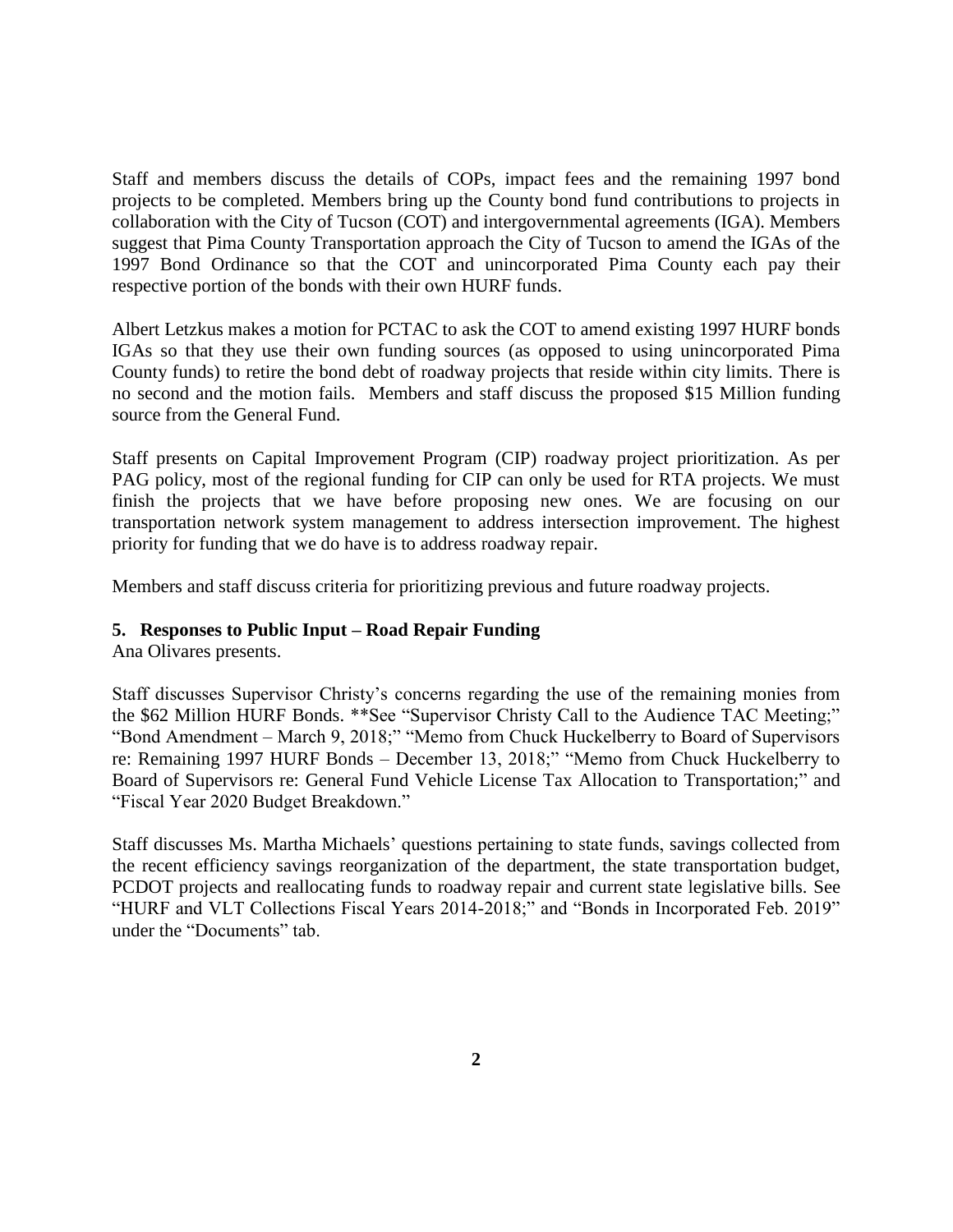## **6. Alternative Funding Discussion**

Curtis Lueck presents.

Members discuss the possibilities of enhancing funding at the local level versus the state level. Local options include implementing a local gasoline sales tax, regional development impact fees, improvement districts, renewing the local road repair property tax. Federal options include raising the federal gas tax and eventually using a GPS-based vehicle mileage charge.

Members discuss forming a sub-committee to explore the aforementioned issues further.

## **7. The Loop and Funding**

Albert Letzkus presents. \*\*See "Memo from Chuck Huckelberry to Ana Olivares re: Transportation Advisory Committee Meeting Item 7 Regarding the Loop" under the "Documents" tab.

Members discuss a Chuck Huckelberry memorandum in reference to using flood control funds to build part of The Loop multi-use path. Staff says that The Loop is no longer part of PCDOT and, thus, is not relevant to this committee. Members and staff talk about The Loop being a recreation facility, the Camino de la Tierra/Rillito River Path Improvement Project, whether flood control funds can be used for transportation purposes.

Albert Letzkus believes it was improper use of DOT-57 funds as project "match" money for the construction of the Camino de la Tierra bike bridge for the Loop. Mr. Letzkus describes the Loop as a recreational facility based on the February 26, 2019 Chuck Huckelberry memorandum to Ana Olivares in the second to last paragraph: "… while the Loop is used almost daily as a recreational element…" He asserts that since it is a recreational facility and not a transportation facility it was improper to use DOT-57 funds for the bridge. He asks the committee to remember in the future that Parks and Recreation department funds should be used for future infrastructure projects on the Loop instead of transportation funds. Mr. Letzkus asks that the PCDOT send a letter to the Pima County Parks and Recreation department asking for a reimbursement of the \$78,000 spent on the bridge project. No additional commentary was provided following this request.

Mr. Letzkus asks staff to provide written documentation (memos, emails, or letters with the responsible Federal agency) of the requirement in the Clean Water Act, Section 404, for approval of the 404 permit for river bank protection that paved bike paths (i.e., the Loop) be included in the bank protection project, as stated in the Chuck Huckelberry memo to Ana Olivares dated February 26, 2019. He requests that a copy of the final 404 permit for the Pima County bank protection project showing this stipulation be included in the documentation.